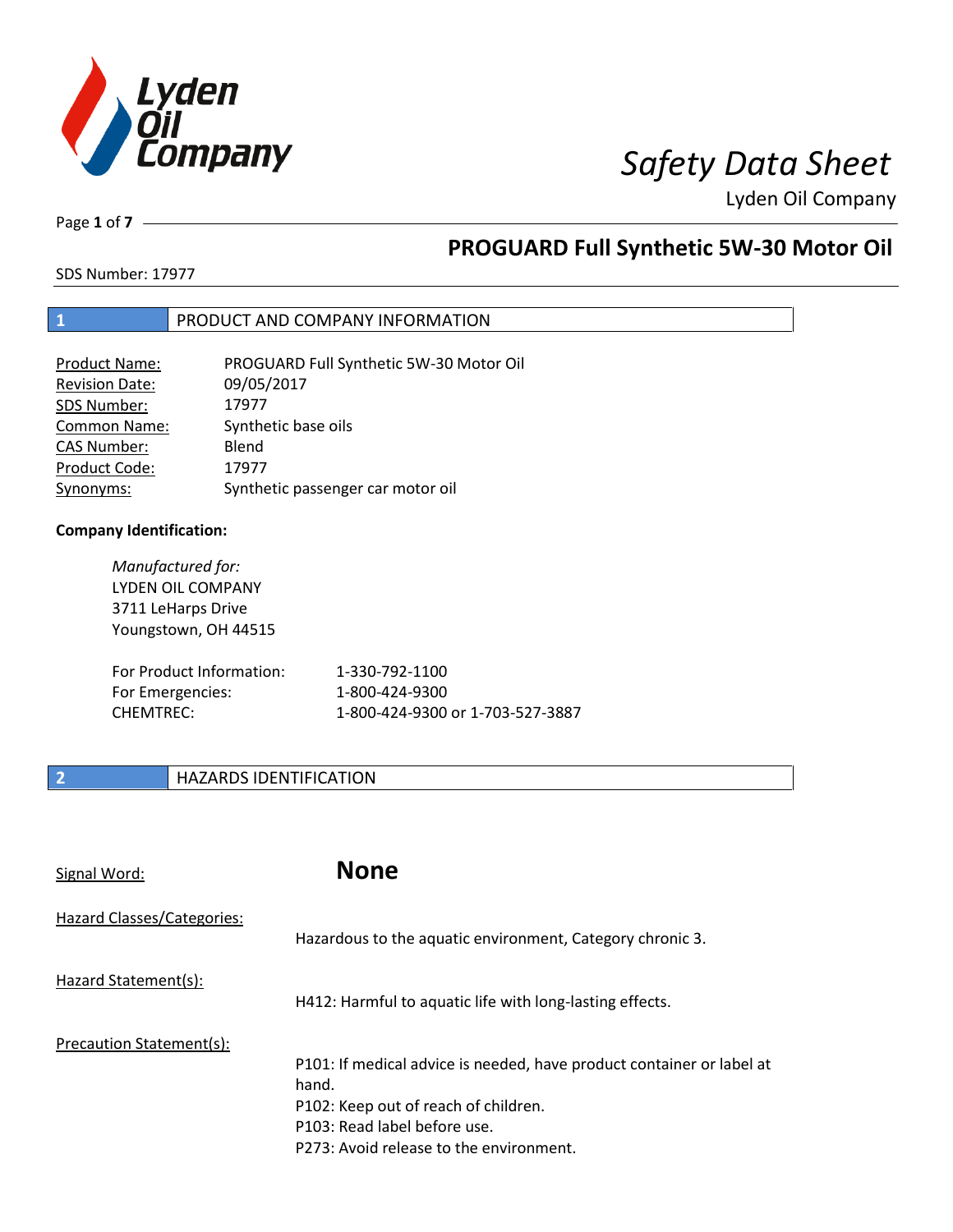

Lyden Oil Company

Page **2** of **7**

### **PROGUARD Full Synthetic 5W-30 Motor Oil**

SDS Number: 17977

Other Hazard Statement(s):

Repeated exposure may cause skin dryness or cracking.

|  | COMPOSITION / INFORMATION ON INGREDIENTS |
|--|------------------------------------------|
|--|------------------------------------------|

Ingredients:

I

*Mixture of the substances listed below with nonhazardous additions.* 

| <b>Chemical Name</b>      | <b>CAS Number</b> | Percentage |
|---------------------------|-------------------|------------|
| Synthetic base oils       | N/A               | 80-90      |
| Additives                 | N/A               | $15$       |
| Zinc Alkyldithiophosphate | 68649-42-3        | <5         |

*\*Any concentration shown as a range is to protect confidentiality or is due to batch variation.*

| AID MEASURES<br><b>FIDCT</b><br>エハコーナ |
|---------------------------------------|
|                                       |

#### Description of First Aid Measures:

| Inhalation:   | If symptoms develop, move victim to fresh air. If symptoms persist,<br>obtain medical attention.                  |
|---------------|-------------------------------------------------------------------------------------------------------------------|
| Skin Contact: | Wash with soap and water. Remove contaminated clothing and wash<br>before reuse. Get medical attention if needed. |
| Eye Contact:  | Rinse opened eye for several minutes under running water. If<br>symptoms persist, consult medical attention.      |
| Ingestion:    | Rinse mouth with water. If symptoms develop, obtain medical<br>attention.                                         |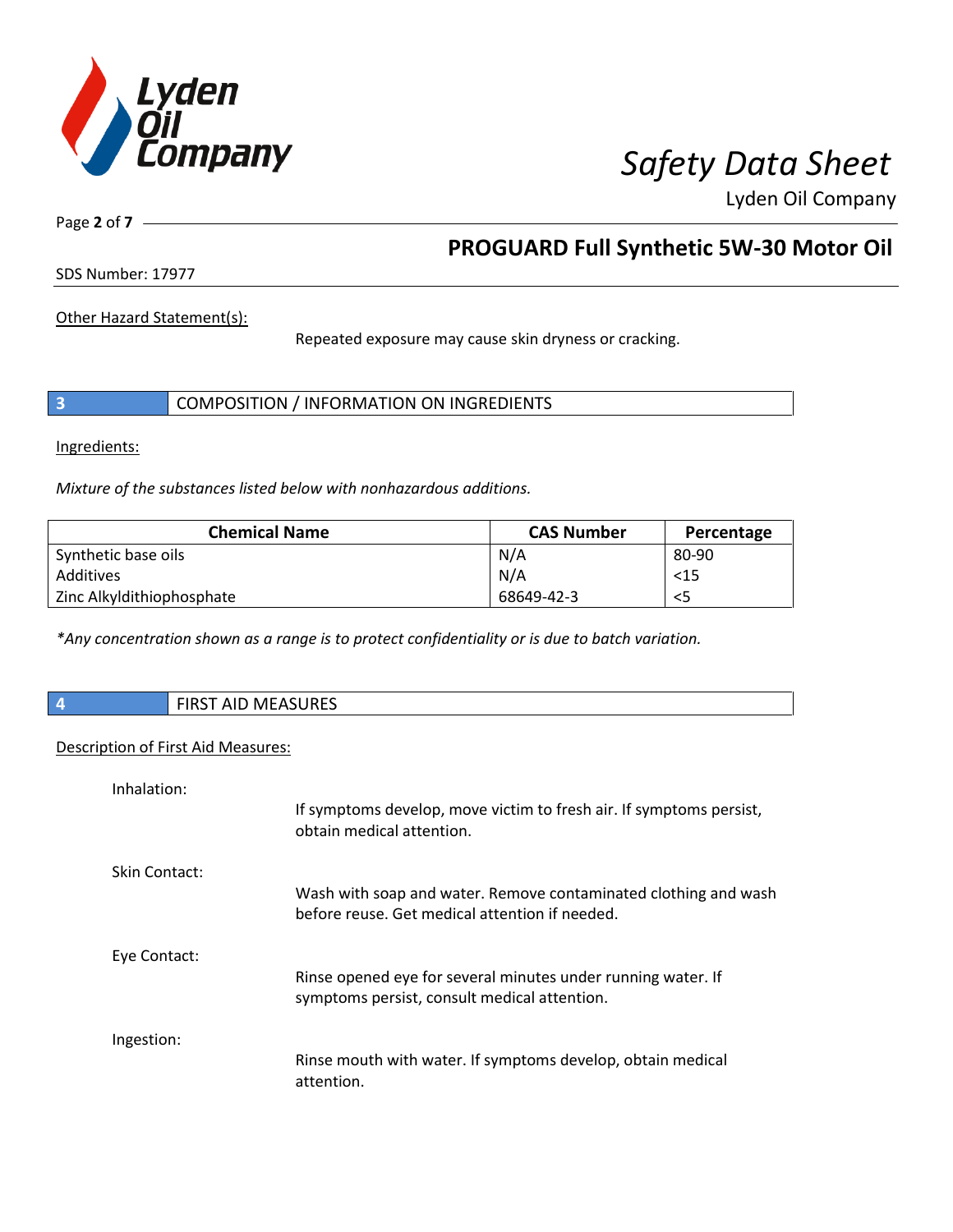

Page **3** of **7**

## *Safety Data Sheet*

Lyden Oil Company

|                                                       | <b>PROGUARD Full Synthetic 5W-30 Motor Oil</b>                                                                                                                                                    |  |  |
|-------------------------------------------------------|---------------------------------------------------------------------------------------------------------------------------------------------------------------------------------------------------|--|--|
| SDS Number: 17977                                     |                                                                                                                                                                                                   |  |  |
| Symptoms and Effects, both acute and delayed:         | No further relevent data available.                                                                                                                                                               |  |  |
| <b>Recommended Actions:</b>                           | Treat symptomatically. Call a doctor or poison<br>control center for guidance.                                                                                                                    |  |  |
| 5<br>FIRE FIGHTING MEASURES                           |                                                                                                                                                                                                   |  |  |
| Recommended Fire-Extinguishing Equipment:             | Use dry powder, foam, or carbon dioxide fire<br>extinguishers. Water may be ineffective in fighting<br>an oil fire unless used by experienced fire fighters.                                      |  |  |
| Possible Hazards During a Fire:                       | Hazardous combustion products may include: A<br>complex mixture of airborne solid and liquid<br>particulates and gases (smoke). Carbon monoxide.<br>Unidentified organic and inorganic compounds. |  |  |
| Recommendations to Firefighters:                      | No special measures required.                                                                                                                                                                     |  |  |
| <b>ACCIDENTAL RELEASE MEASURES</b><br>$6\phantom{1}6$ |                                                                                                                                                                                                   |  |  |
| <b>Personal Precautions:</b>                          | Avoid contact with skin, eyes, and clothing.<br>Keep away from sources of ignition.                                                                                                               |  |  |
| <b>Emergency Procedures:</b>                          | Contain spilled material, collect in suitable and<br>properly labeled containers.                                                                                                                 |  |  |
| <b>Environmental Precautions:</b>                     | Do not allow to reach sewage system or any water<br>course.<br>Do not allow to enter ground waters.                                                                                               |  |  |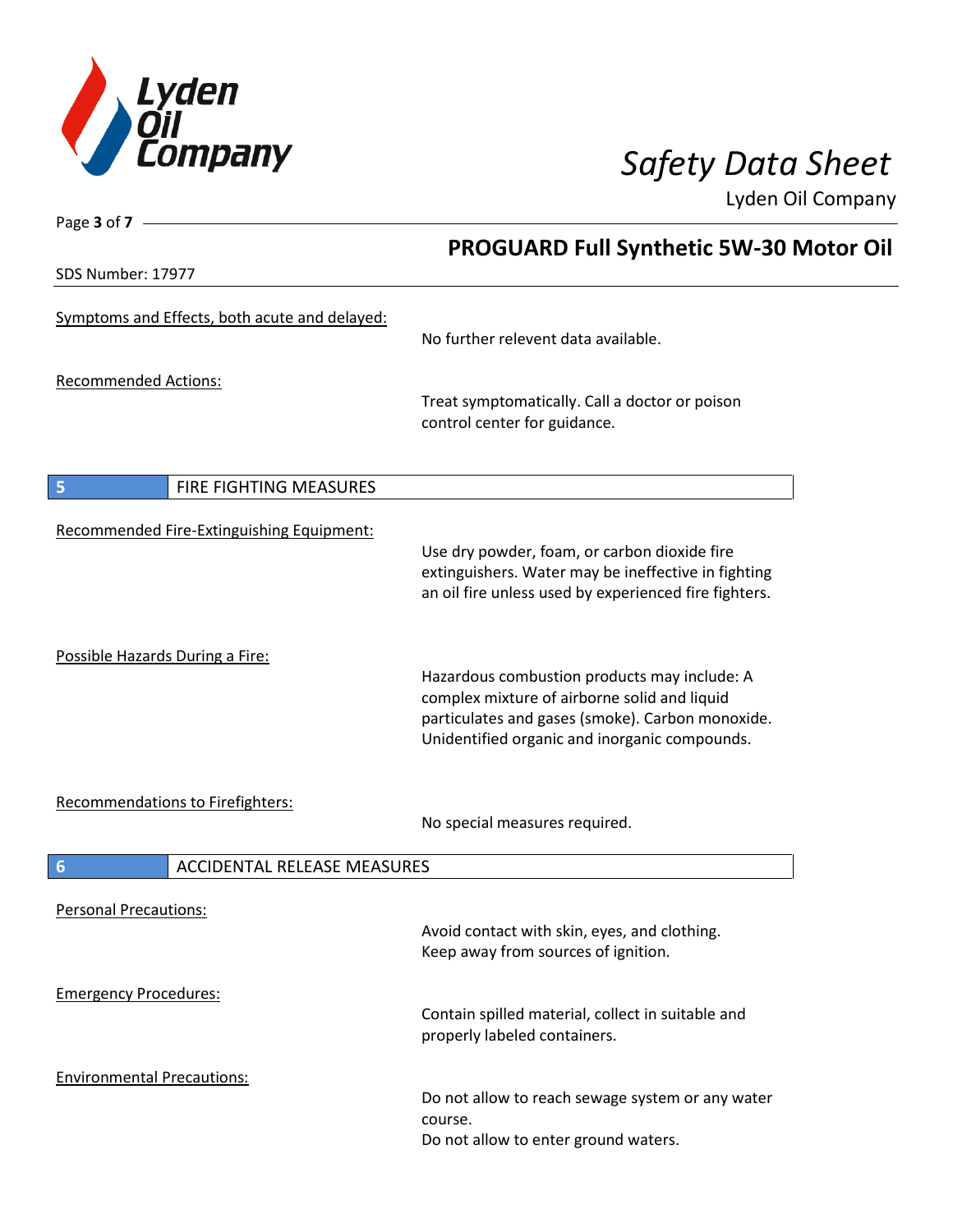

 **PROGUARD Full Synthetic 5W-30 Motor Oil** 

Lyden Oil Company

SDS Number: 17977

Page **4** of **7**

Cleanup Procedures:

Pick up excess with inert absorbant material.

**7** HANDLING AND STORAGE Handling Precautions:

Handle with care and avoid spillage on the floor. Do not cut, weld, drill, grind, braze, or solder container.

Storage Requirements:

Keep container tightly sealed. Keep away from sources of ignition.

### **8** EXPOSURE CONTROLS / PERSONAL PROTECTION

Exposure Limits:

No data available.

Engineering Controls:

All ventilation should be designed in accordance with OSHA standard (29 CFR 1910.94).

Personal Protective Equipment:

Wash hands before breaks and at the end of work. Use safety glasses and gloves.

### **9 PHYSICAL AND CHEMICAL PROPERTIES**

| Color:                 | Amber              |
|------------------------|--------------------|
| <b>Physical State:</b> | Liquid             |
| Odor:                  | Data not available |
| Odor Threshold:        | Data not available |
| pH:                    | Data not available |
| <b>Melting Point:</b>  | Data not available |
| <b>Boiling Point:</b>  | Data not available |
| <b>Boiling Range:</b>  | Data not available |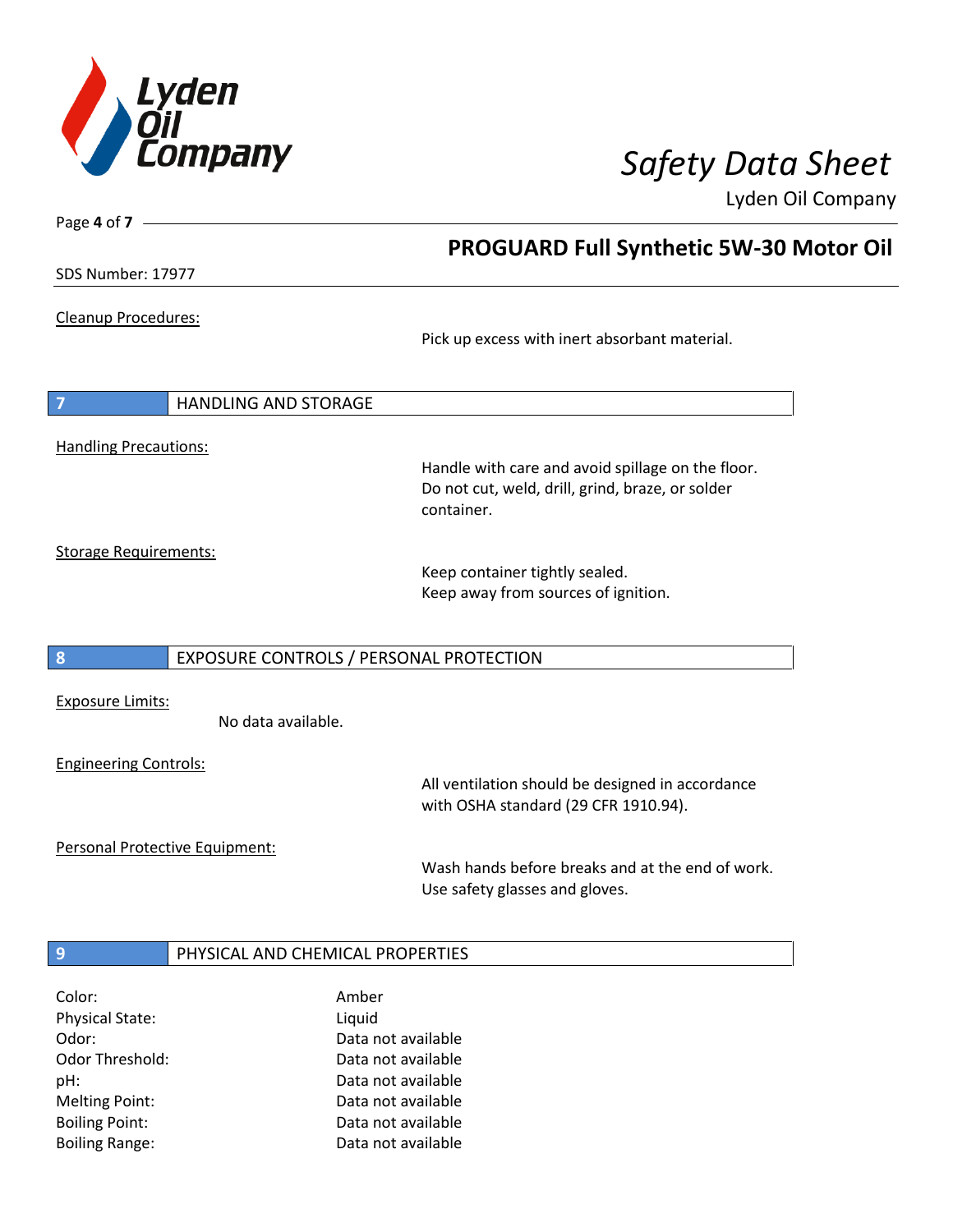

Lyden Oil Company

Page **5** of **7**

### **PROGUARD Full Synthetic 5W-30 Motor Oil**

#### SDS Number: 17977

| Flash Point:                  |
|-------------------------------|
| <b>Evaporation Rate:</b>      |
| Flammability:                 |
| <b>Flammability Limits:</b>   |
| Vapor Pressure:               |
| Vapor Density:                |
| <b>Relative Density:</b>      |
| Solubilities:                 |
| <b>Partition Coefficient:</b> |
| Auto-Ignition Temperature:    |
| Decomposition Temperature:    |
| Viscosity:                    |
|                               |

176.7° C / 350.1° F (COC Method) Data not available Data not available Data not available Data not available Data not available 7.19 pounds per gallon at 60° F Insoluble in water Data not available Data not available Data not available 11.0 mm<sup>2</sup>/sec (kinematic at 100°C)

| <b>10</b>                      | STABILITY AND REACTIVITY |                                                                  |
|--------------------------------|--------------------------|------------------------------------------------------------------|
| Stability:                     |                          | Stable under normal conditions.                                  |
| Reactivity:                    |                          | Not reactive under normal conditions.                            |
| <b>Conditions to Avoid:</b>    |                          | Extreme temperature, sparks, open flame, and<br>direct sunlight. |
| <b>Hazardous Reactions:</b>    |                          | No known hazardous reactions.                                    |
| <b>Incompatible Materials:</b> |                          | No further relevant information available.                       |
| <b>Decomposition Products:</b> |                          | Hazardous decomposition products are not<br>expected to form.    |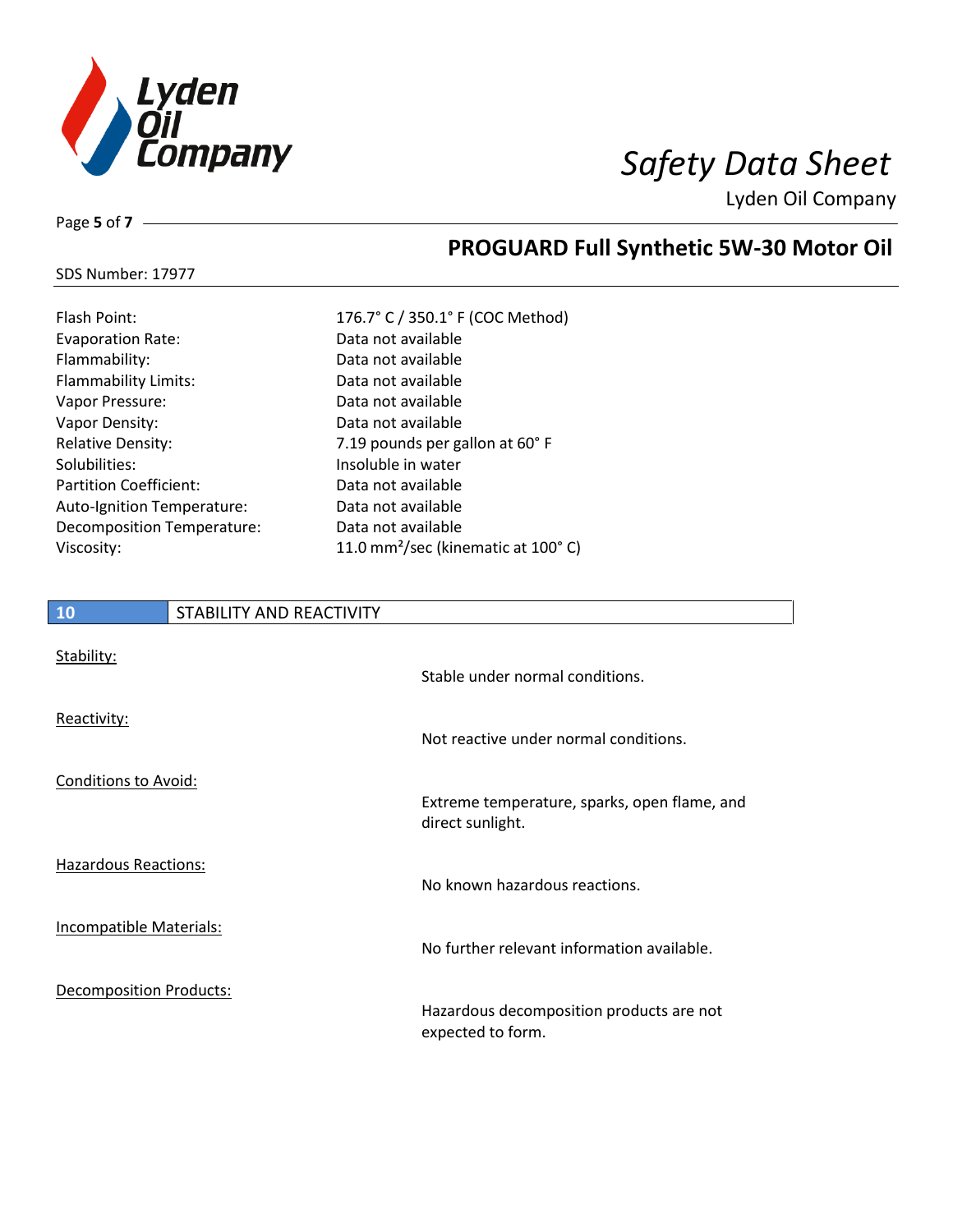

 **PROGUARD Full Synthetic 5W-30 Motor Oil** 

Lyden Oil Company

SDS Number: 17977

Page **6** of **7**

| 11<br><b>TOXICOLOGICAL INFORMATION</b> |                                                      |                                                                                                                           |
|----------------------------------------|------------------------------------------------------|---------------------------------------------------------------------------------------------------------------------------|
|                                        |                                                      |                                                                                                                           |
| Routes of Exposure:                    |                                                      |                                                                                                                           |
|                                        |                                                      | Skin and eye contact are the primary routes of<br>exposure although exposure may occur following<br>accidental ingestion. |
| <b>Exposure Effects:</b>               |                                                      |                                                                                                                           |
|                                        |                                                      | Repeated skin contact may cause dermatitis or an<br>oil acne.                                                             |
| <b>Measures of Toxicity:</b>           |                                                      |                                                                                                                           |
|                                        |                                                      | No test data available.                                                                                                   |
|                                        |                                                      |                                                                                                                           |
|                                        | Carcinogenic/Mutagenic Precautions:                  | Non-carcinogenic and not expected to be<br>mutagentic.                                                                    |
|                                        |                                                      |                                                                                                                           |
| 12                                     | <b>ECOLOGICAL INFORMATION</b>                        |                                                                                                                           |
| <b>Ecological Precautions:</b>         |                                                      | Avoid exposing to the environment.                                                                                        |
| <b>Ecological Effects:</b>             |                                                      |                                                                                                                           |
|                                        | No specific environmental or aquatic data available. |                                                                                                                           |
|                                        |                                                      |                                                                                                                           |
| 13                                     | DISPOSAL CONSIDERATIONS                              |                                                                                                                           |
|                                        |                                                      |                                                                                                                           |
| Disposal Methods:                      |                                                      |                                                                                                                           |
|                                        |                                                      | Dispose of waste material in accordance with all<br>local, state, and federal requirements.                               |
| Disposal Containers:                   |                                                      |                                                                                                                           |
|                                        |                                                      | Use properly approved container for disposal.                                                                             |
| <b>Special Precautions:</b>            |                                                      |                                                                                                                           |
|                                        |                                                      | Do not flush to surface waters or drains.                                                                                 |